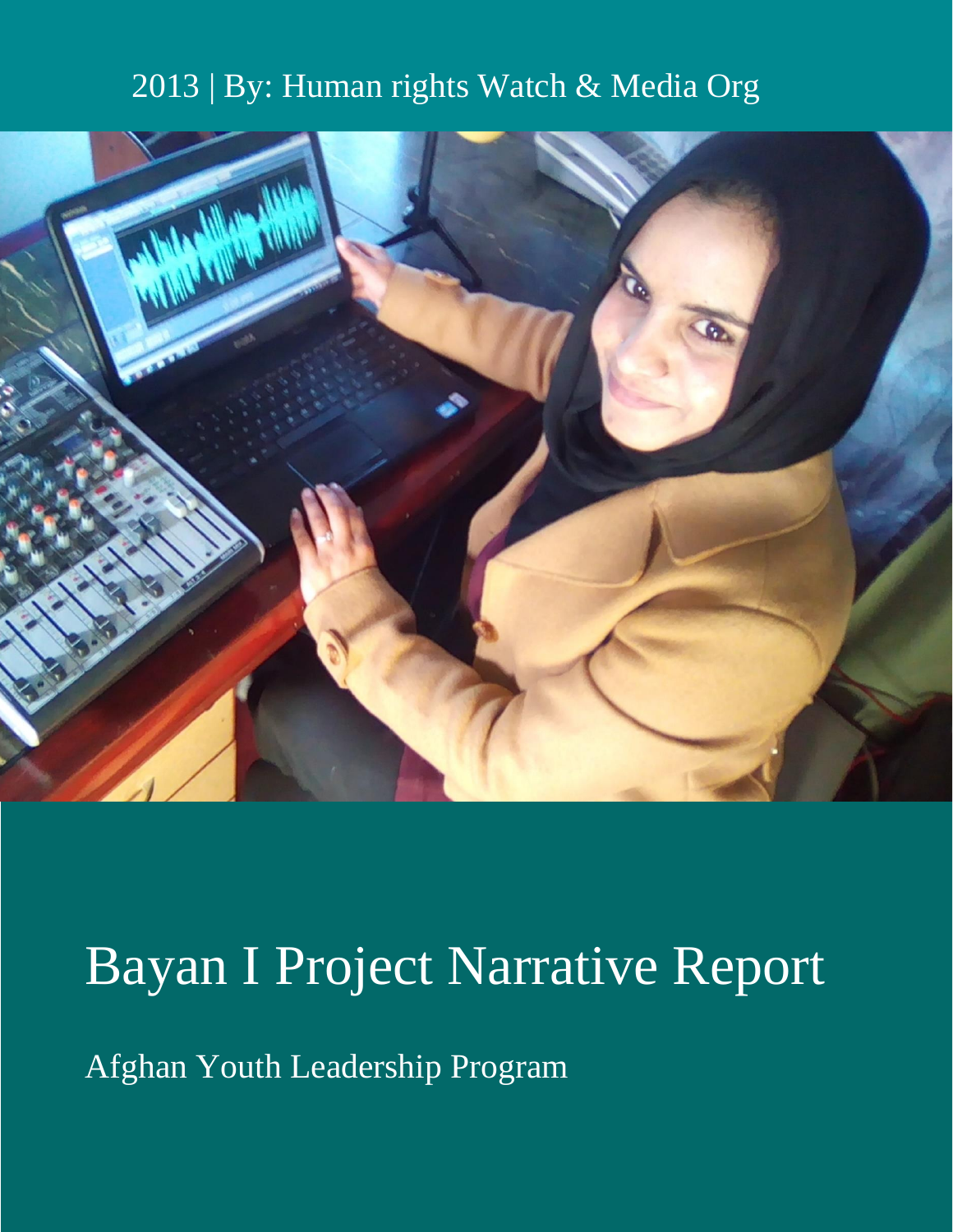# **Organization overview**

#### **Mission**

WHMO protect and promote human rights and dignity, as well as inform and strengthen individual and community capacity by creating an environments in which men and women are able to improve their standards of living through equitable and sustainable use of resources and improve service delivery of public sectors institutions and CSOs by building their institutional capacity so as to facilitate the process of long term development in Afghanistan.

#### **Aims**

- To participate and protect human rights and dignity and promote the vision of establishing a gender-balanced society
- To change policy and public opinion regarding a specific socio-economic and cultural situation
- Strengthen strategic partnership and put pressure on the government to be held responsive and accountable against its actions to the citizens.
- Strengthen the economic sustainability of individuals, families, and communities.

#### **Themes**

- Media Management and Journalism (MJ)
- Gender justice in conflict and peace
- Gender Governance and Accountability (GA)
- Human Rights and Democracy (HRD)
- Water, Sanitation, and hygiene (WASH)

#### **Areas of Expertise**

- Media campaigning and training
- Lobbying and advocacy for human rights and gender balance
- The organization of media campaigns, conferences, seminars, workshops, and other community dialogue
- Developing and facilitating training Programs
- Community development and mobilization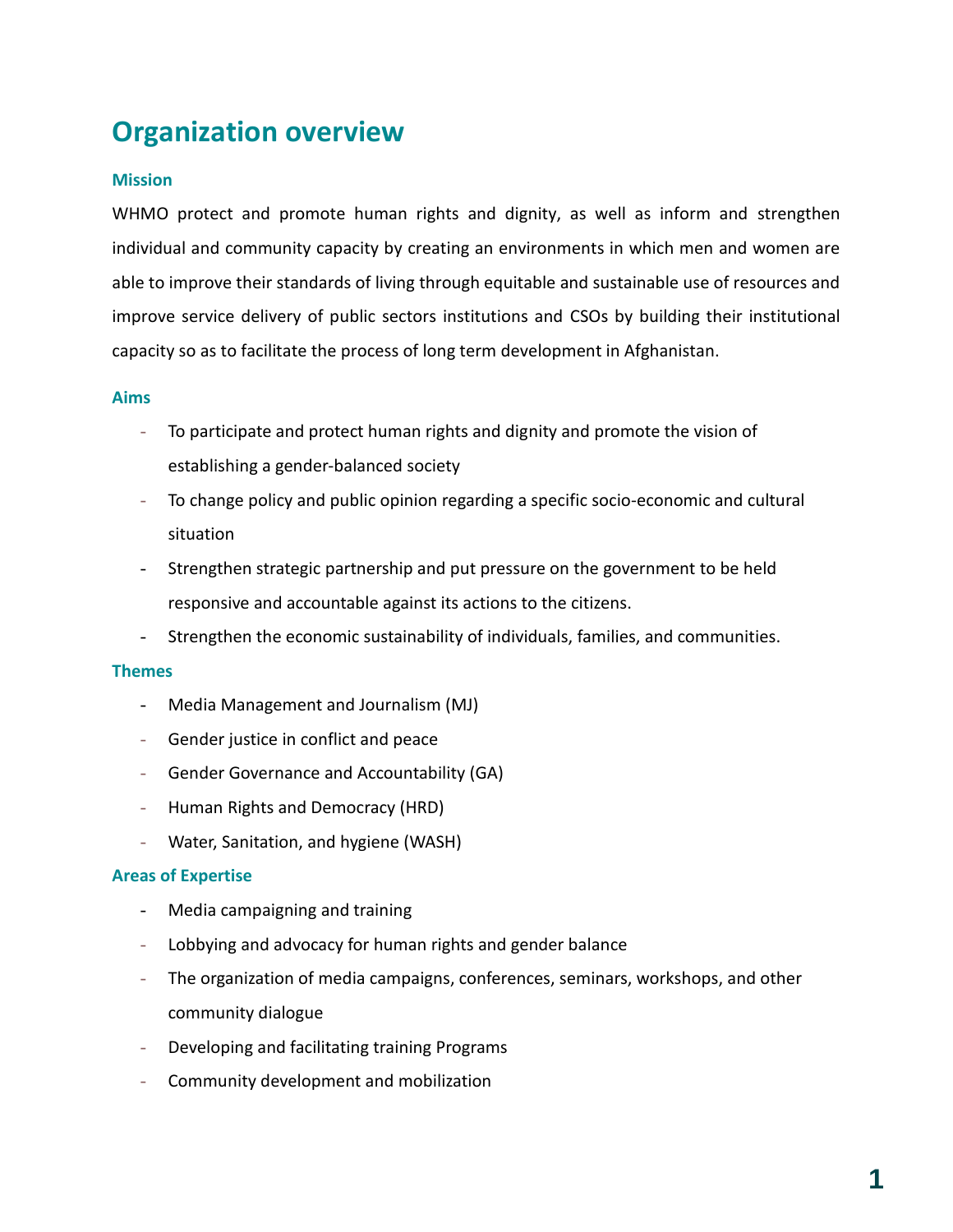# **1. Project Introduction and Summary**

| Project Title                          | Bayan (Project no: A-02877-02-506600)                                                                                                                                                                                                                                                                                                                                                                                                                                                                                                                                                                                                                                                                                                                                                                                                                                                                                                                                                                                                                                                                                                                                                                                                                                                                                                                                                                                                           |
|----------------------------------------|-------------------------------------------------------------------------------------------------------------------------------------------------------------------------------------------------------------------------------------------------------------------------------------------------------------------------------------------------------------------------------------------------------------------------------------------------------------------------------------------------------------------------------------------------------------------------------------------------------------------------------------------------------------------------------------------------------------------------------------------------------------------------------------------------------------------------------------------------------------------------------------------------------------------------------------------------------------------------------------------------------------------------------------------------------------------------------------------------------------------------------------------------------------------------------------------------------------------------------------------------------------------------------------------------------------------------------------------------------------------------------------------------------------------------------------------------|
| Project Goal                           | As part of the Dutch NAP-2 1325, this one-year pilot project established<br>a dedicated, indigenous social media platform - Bayan - and built<br>effective partnerships between Dutch NGOs and Afghan Civil Society<br>Organizations (CSOs) in order to promote enhanced public support for<br>human rights, peace building, and women's leadership, with a specific<br>focus on facilitating greater engagement of Afghan youth.<br>Within the first three months, through a consultative project design<br>1.<br>process, project partners jointly agree on specific project activities<br>to be undertaken in the first phase of the project.<br>Within the first three months, Bayan - the dedicated SMS-based<br>2.<br>social network - is designed, tested and implemented in<br>Afghanistan for the use of project participants and their wider civil<br>society networks.<br>Within the first year, participating civil society organizations<br>3.<br>strengthen capacity to effectively use the Bayan social media<br>platform to promote engagement, discussion and advocacy around<br>the issues of human rights, peace building and women's<br>participation and leadership, particularly with Afghan youth.<br>By the end of the one-year pilot period, participating partner<br>4.<br>organizations jointly reflect on their use of the Bayan platform,<br>assess its effectiveness as a tool for social change and identify key |
| <b>Target Area</b>                     | lessons to inform the development of a 2-year project extension.<br>Afghan youth (female youth)                                                                                                                                                                                                                                                                                                                                                                                                                                                                                                                                                                                                                                                                                                                                                                                                                                                                                                                                                                                                                                                                                                                                                                                                                                                                                                                                                 |
|                                        |                                                                                                                                                                                                                                                                                                                                                                                                                                                                                                                                                                                                                                                                                                                                                                                                                                                                                                                                                                                                                                                                                                                                                                                                                                                                                                                                                                                                                                                 |
| Project Region:                        | 34 provinces                                                                                                                                                                                                                                                                                                                                                                                                                                                                                                                                                                                                                                                                                                                                                                                                                                                                                                                                                                                                                                                                                                                                                                                                                                                                                                                                                                                                                                    |
| Donor Agency                           | Dutch Ministry of Foreign Affairs through Gender<br>Concerns International, Oxfam, and Cordaid International                                                                                                                                                                                                                                                                                                                                                                                                                                                                                                                                                                                                                                                                                                                                                                                                                                                                                                                                                                                                                                                                                                                                                                                                                                                                                                                                    |
| Implemented<br>Organization:           | Human rights Watch and Media Organization (WHMO)                                                                                                                                                                                                                                                                                                                                                                                                                                                                                                                                                                                                                                                                                                                                                                                                                                                                                                                                                                                                                                                                                                                                                                                                                                                                                                                                                                                                |
| Dates of Initiation<br>and Completion: | From 1st June 2013 until 30th November 2013                                                                                                                                                                                                                                                                                                                                                                                                                                                                                                                                                                                                                                                                                                                                                                                                                                                                                                                                                                                                                                                                                                                                                                                                                                                                                                                                                                                                     |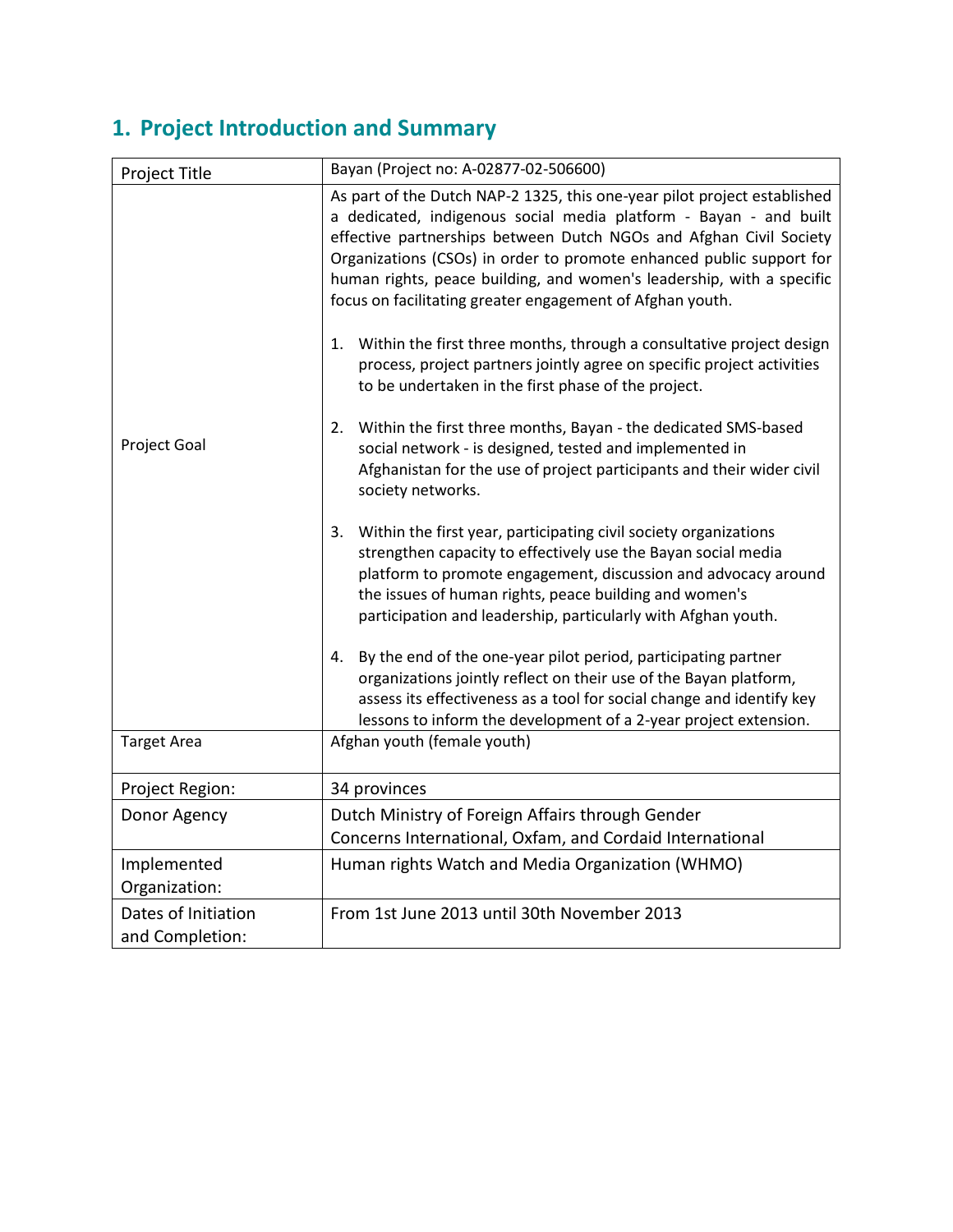## **2. Attachments:**

| Financial report  | ⊠ |
|-------------------|---|
| <b>Pictures</b>   | ⊠ |
| Participants list | 罓 |

## **3. Executive Summary:**

Bayan meaning to express oneself, in the official languages of Afghanistan, Dari and Pashtu, and as part of the Dutch NAP 1325, this six months pilot project build effective partnership between vibrant Afghan Civil Society Organizations (CSOs) in order to promote enhanced public support for human rights, peacebuilding and women's leadership with a specific focus on facilitating greater engagement of Afghan youth. The Dutch National Action Plan to implement Security Council Resolution 1325 on women, peace, and security emphasizesthe importance of women's leadership and political involvement in peacebuilding efforts in conflict-affected countries. For Afghanistan, the aim of initiatives that are part of the NAP is to jointly facilitate the creation of an enabling environment for women's leadership and participation in order to promote more inclusive, just and sustainable peace recovery and reconstruction processes.

As per the project plan, the activities achieved from 1st June 2013 until 30th November 2013 were as follows:

## **4. Planned Objectives**

Bayan was designed to create a discussion platform for Afghan Youth. By making young people aware about social issues and human rights issues, and by making them engaged in discussion on these topics, young people are able to understand the issues better. It is hoped that a better understanding and greater presence of women's rights and social topics in public discussions will also integrate them into politics and policy-making processes. If women's rights and social topics are integrated into Afghan social life, this can create a more stable and peaceful society. The objectives for the first six months of Bayan were the following: designing action plans, creating budgets, arranging staff, putting the system in place, developing campaigns, and launching/testing the SMS platform.

## **5. General Activities:**

- Organization of 5 provincial training workshops for Afghan youth leaders on social conflict women leadership and peacebuilding.
- Producing and broadcasting 40 radio dramas and messages on different forms of family violence against women and girls, anti-corruption and peace building.
- Conduct social campaign with partner organizations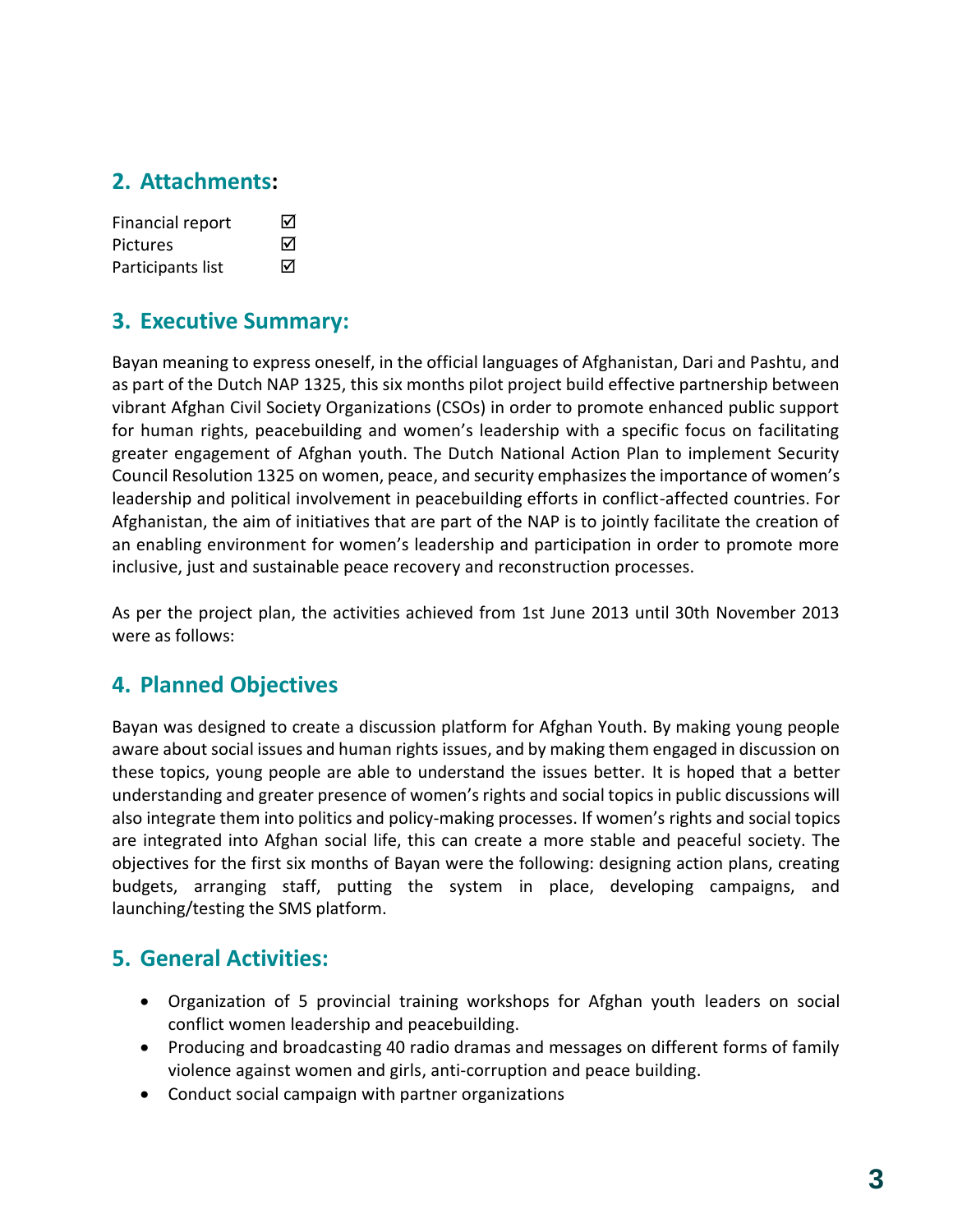## **6. Executed activities**

- 1. The 1st Round of 2-day workshop has been conducted on September 3, until September 4, 2013, in Kabul; the workshop was attended by 15 Afghan youth. The participants were selected from Journalist Unions and Kabul University.
- 2. The 2nd Round of 2 days training workshop has been organized on September 7 until September 8, 2013, in Parwan province, the participants were selected with local partner civil society organizations from Journalist Unions and Alberoni University. The total participants were 31 youth. The head of the Department of women affairs of Parwan province participated in the training workshop.
- 3. The 3rd round of 2 workshops in the Takhar provinces organized on October 01 until October 2, 2013, the total number of participants were 20 Afghan youths.
- 4. The 4th Round of 1-day training workshop held in the Kapisa provinces on October 23, 2013, the total number of participants was 150 Afghan youths, the workshop lasted for one day. The workshop was participated by a local government official from the Department of culture and Information, Department of Municipality and representatives of the provincial council.
- 5. The 5th Round of 2-day workshop conducted in the Nangarhar provinces on November 26 until November 27, 2013, the participants were selected from journalist unions and university and the total number of participants was 33 Afghan youths.

#### **The topics of the workshops were consisting of:**

- Building theoretical knowledge of the participants, through the provision of information in regard to the social media's role in developing peacebuilding, conflict resolution, gender governance, anti-corruption and women's rights relevant information on youth leadership and different forms of violence against women;
- Skill on how to register with Bayan and how to use Bayan in order to share peacebuilding, different forms of family violence against women and other important issues in the country.
- Participants were given a plan to follow up to develop Bayan system, for the follow-up action, they will follow three issues:
	- 1) Each of them registered and join new users to develop their Bayan groups.
	- 2) Each of them developed key massages for sharing with Bayan on family violence.
	- 3) They presented their ideas and suggestion for the future plan on the Bayan system.

#### **Key Result of the Workshops:**

• Enhanced knowledge and skills of the 249 participants on how to log on with Bayan weblog and how to use and tackling the Social media's role in peacebuilding, conflict resolution, gender governance and women's rights.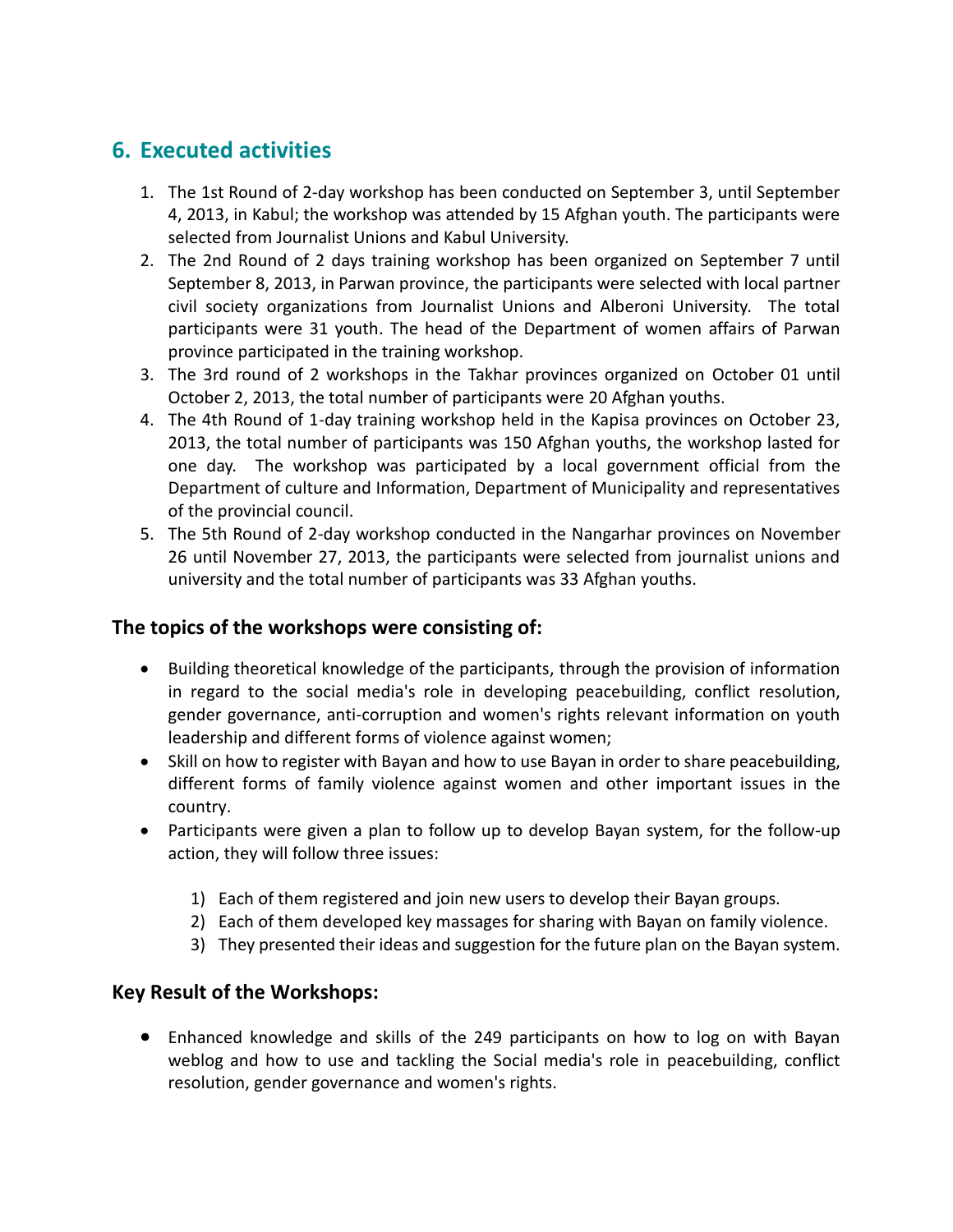- Improved linkages among Journalists Unions, university students for future collaboration on social media's role in ensuring peace and women's rights.
- Developed Training follows up plan, where the participants have committed and planned activities to be implemented in follow up to the workshop and they reported the result of their actions to WHMO that trained other youths regarding the BAYAN system.
- Based on the final evaluation of the workshops the participants have expressed their satisfaction both in terms of content and also the methodology of the training, including its applicability to their daily work.

According to the final evaluation, the participants were happy with the result of the workshops, facilities, quality of the training and delivery methodology.

## **7. Workshop outputs/outcomes:**

- 249 Afghan youths from five provinces have been trained on the Bayan system, women's rights, and leadership and providing them with the knowledge, skills, and tools needed to use for promoting advocating women's rights through local radios and social media.
- As a follow up to the training, participants from each of 5 provinces have developed are follow up plan to promote and advocate women's civil and political rights in their respective provinces.
- Senior officials have been involved in the opening of the workshop.
- Pre and post-workshop questionnaires have been delivered to participants in order to assess changes in the attitudes of the participants. The findings turned out to be very encouraging. The participants expressed satisfaction with the quality and delivery of the training and strong interest in developing the tools (radio stations, SMS, Face book, Twitter) to address the problems related to women's rights and family violence in their home communities.

## **8. Organization of Media Campaign:**

During the reporting period, 20 radio dramas and 20 radio messages have been produced and broadcasted from the 1st of June until 30 August 2013. The programs have broadcasted about reducing of different forms of family violence against women and girls.

During six months of the project, the radio dramas and messages broadcasted in 34 provinces through 53 local radio stations, which had a positive impact on radio listeners because the majority of Afghan youth both male and female have been listening to radio programs in the community.

#### **Program topics:**

- Marriage in underage Life
- Marriage in underage Life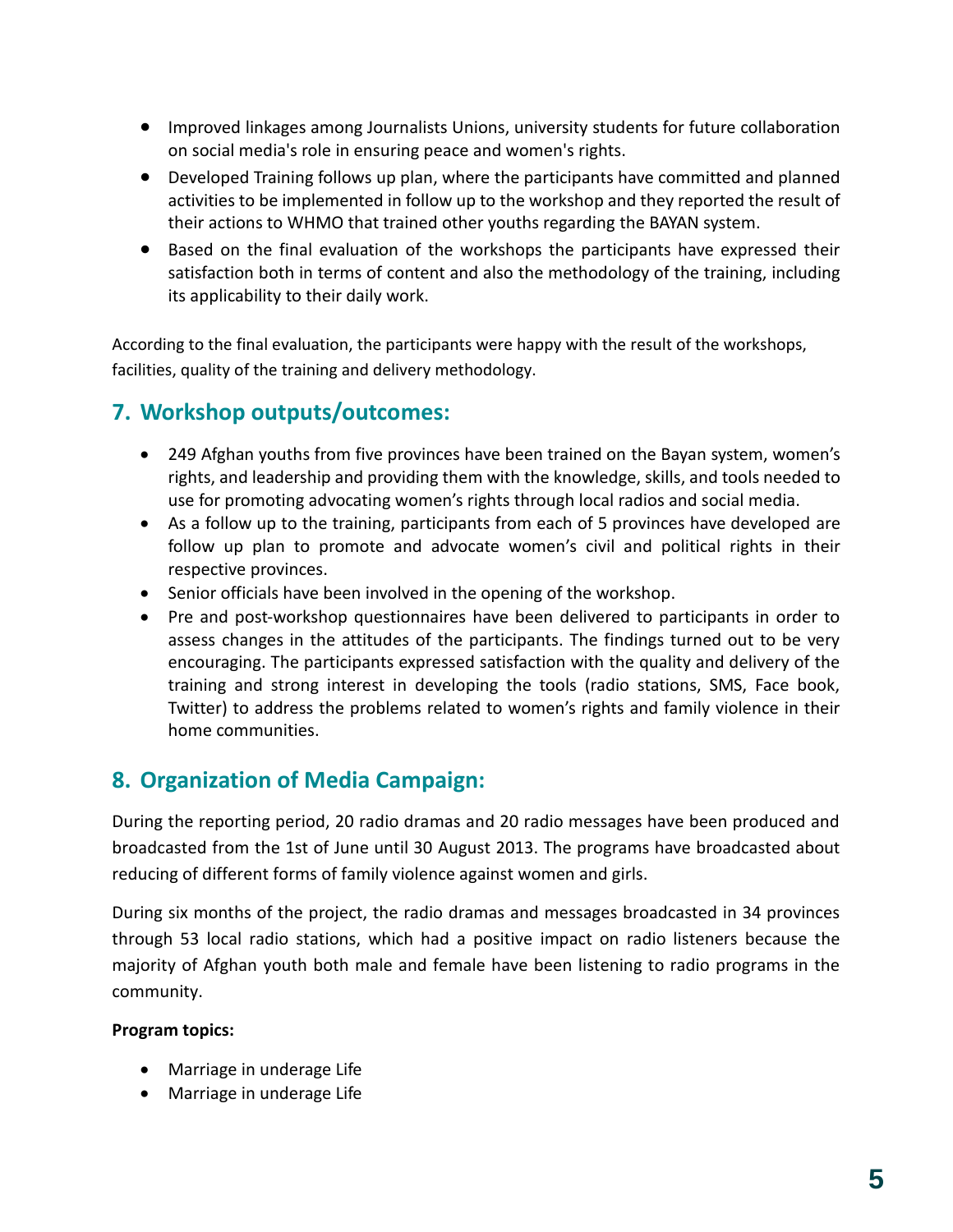- Exchanging daughters between families
- Islam, unacceptable traditions and women rights
- Recognizing of violence aspects
- Marriage against the will of couple
- Domestic violence according to Islam
- Reasons for Domestic Violence
- Reasons for Domestic Violence
- Kinds of Domestic violence

## **9. Organization of Social Media Campaign:**

WHMO launched a social media campaign through facebook page and Bayan weblog SMS system. The campaign messages have provided about human rights with special focus on UN securities resolution 1325 about women, peace, women right to education, children's right, child labor, their education, addiction, women right to vote, women political participation and right to live in peace and security.

#### **10. Challenges and problems of WHMO**

Bayan started considerably later than planned and had shorter time to implement all the activities originally scheduled. WHMO experienced technical issues with the Bayan website and the mobile network for SMS. For example, SMS messages could only be sent in an English font, which made sending messages in local language difficult. User demand appeared larger than expected. For this reason, technical difficulties needed to be solved. There was also a lack of discussion among users, and the registration process on the website turned out to be too complex for some potential users. Publicity and visibility of Bayan did not have much space in project implementation.

#### **11. Recommendations**

We recommend that messages start to discuss wider social issues, not only women's rights. We expect that when other social issues are also discussed, users will be more interested in Bayan, and use it more. Bayan could also be expanded into a news forum on women's rights. Bayan could also see the possibility of making public advertisements on women's rights for radio and TV. Another possibility is to make a short movie on women's issues and broadcast it via Bayan on Youtube, Facebook, Twitter and other media platforms. Lastly, there should be more involvement of women's organizations and for more visibility for Gender Concerns and its partners through communication planning during the next phase of Bayan.

#### **12. Lessons learnt**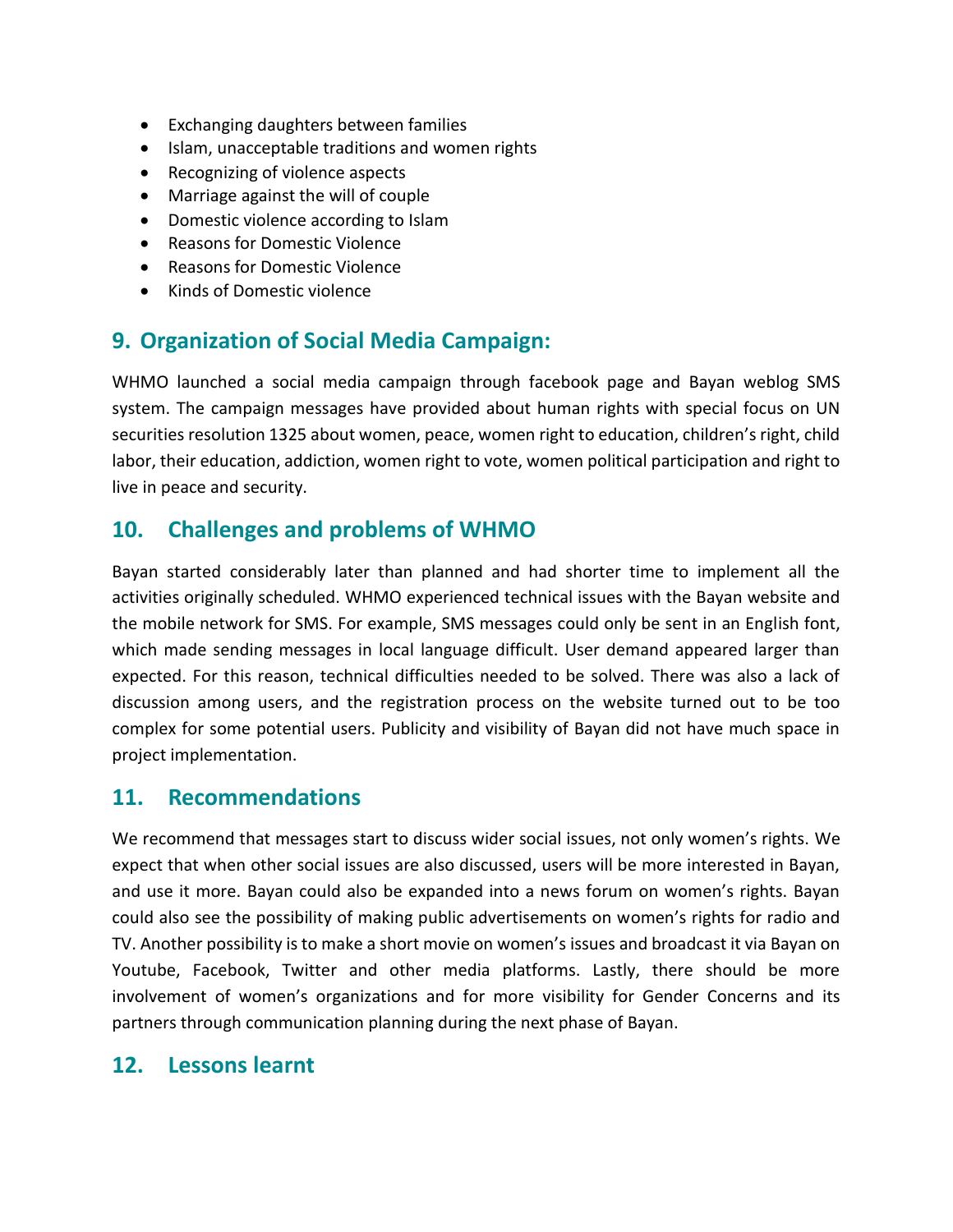Technical problems should have been expected due to the fact that Bayan was new and the nature of the electronic/media use. This caused delays in implementing program components. In the end, however, WHMO was able to implement all components of the program and was reasonably successful in registering users. Now that users are registered, the problem of a lack of discussion can be addressed. New ways must be invented to encourage people to interact more deeply in discussions about social issues that are presented through Bayan media platforms. Also, women's organizations must be approached to learn from Bayan lobby methodology.

#### **13. Bayan Activities Photos**